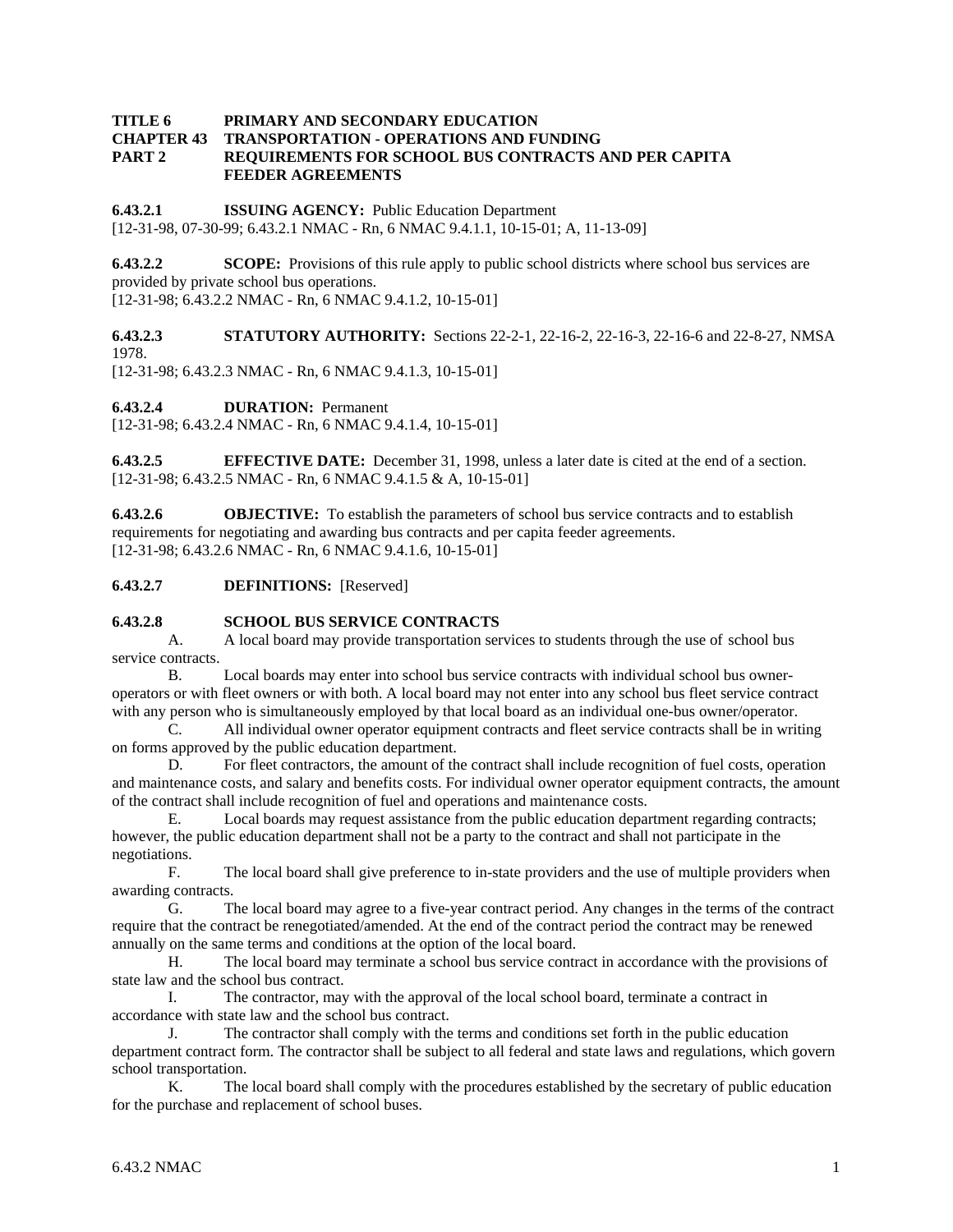L. The local board shall comply with all state laws and regulations governing school transportation. The local board shall negotiate contracts for the required services at a fair and reasonable price.

 M. The school district shall ensure that a lien is filed in its name on every contractor-owned school bus under the contract. The school district shall also ensure that a lien is perfected in its name on each contractorowned school bus with the motor vehicle division of the taxation and revenue department. The lien shall be recorded on the title of the school bus. The school district shall provide documentation to the state transportation director that the school district has filed a lien on each school bus authorized under contract with the school district. A school bus contractor shall not refinance or use a school bus on which a school district has a lien as collateral for any other loan without prior written permission of the public education department. The school district shall release its lien on a school bus when:

(1) the public education department authorizes a replacement of the school bus; or

 (2) the contractor has reimbursed the school district the amount calculated by the public education department; if the school district fails to take action to collect money owed to it when a school bus contract is terminated or not renewed, the public education department may deduct the amount from the school district's transportation distribution.

[12-31-98; 6.43.2.8 NMAC - Rn, 6 NMAC 9.4.1.8, 10-15-01; A, 11-13-09]

# **6.43.2.9 INDIVIDUAL OWNER OPERATOR**

 A. An individual who owns only one bus and drives the bus on a full time basis is, as a driver, considered an employee of the district. The local board shall enter into an employment contract with the driver. The driver's salary shall be calculated on the local board's established salary schedule for bus drivers. Benefits shall be calculated on the salary amount according to the established benefit rates.

 B. The local board shall negotiate an individual owner/operator equipment contract for the use of the bus to provide transportation services consistent with provisions of state law and public education department rules.

 C. The local board shall ensure that the owner/operator meets training and drug testing requirements in compliance with federal and state laws and public education department rules.

D. The individual owner/operator shall have no ownership interest of any type or degree in any fleet service contract with the local board, including without limitation, an interest in the nature of legal or rightful title, possessory interest, or a beneficial, equitable, or pecuniary interest.

[12-31-98; 6.43.2.9 NMAC - Rn, 6 NMAC 9.4.1.9, 10-15-01; A, 11-13-09]

# **6.43.2.10 FLEET SERVICE CONTRACT**

 A. The local board may contract with a person who owns one or more buses and who hires drivers to drive the bus. Such a person is considered self-employed and shall be contracted as a fleet operator.

 B. The local board shall negotiate fleet service contracts consistent with the provisions of state law and public education department rules.

[12-31-98; 6.43.2.10 NMAC - Rn, 6 NMAC 9.4.1.10, 10-15-01; A, 11-13-09]

# **6.43.2.11 PROCEDURES FOR AWARDING NEW CONTRACTS**

A. A new contract shall be awarded because of:

(1) the retirement, resignation, or death of a current contractor;

(2) the determination by the local board to change from a school owned operation to a contract

operation;

 (3) the addition of a bus or buses to provide transportation services; unless, the local board elects to amend an existing contract in accordance with the provision of Section 22-16-3, NMSA, 1978;

- (4) unsatisfactory services by the contractor;
- (5) termination of an existing contract.

 B. The local board shall publish notice of a request for proposal (RFP) for procurement of transportation services not less than ten calendar days prior to the date set for the receipt of the proposals. The RFP shall be published at least once in a newspaper of general circulation in the area in which the local board is located. If there is no newspaper of general circulation in the area, such other notice may be given as is reasonable.

 C. A copy of the RFP and notice shall be available for public inspection at the district administration office.

 D. The local board shall develop proposal criteria by which all offers shall be evaluated. The proposal criteria shall include:

(1) a current financial statement;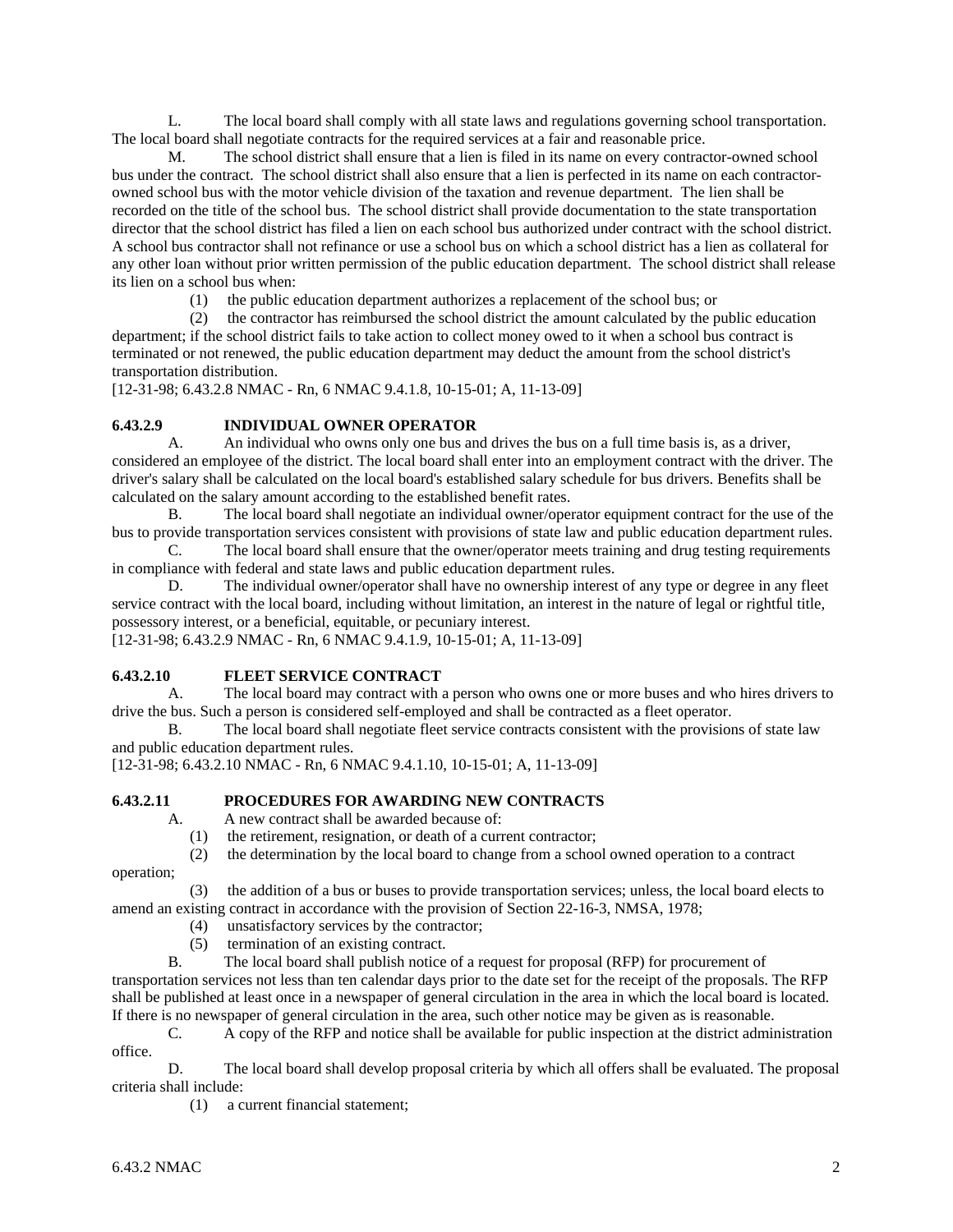(2) if a corporation, the names, addresses, dates of birth, and social security numbers of all stockholders and officers;

(3) a minimum of three business or professional references;

 (4) a proposal for the acquisition of buses and other equipment; the proposal shall indicate the year of manufacture and size of buses to serve each route and necessary spare equipment to provide uninterrupted service;

 (5) a description of the proposed fleet maintenance program, garage or maintenance facilities, bus parking, mechanics, parts, and supplies; in the case of a one bus or small fleet operation, a description shall be submitted relative to garage services planned by the owner with an established automotive repair facility;

 (6) the proposal shall indicate the method, in conformance with state and federal laws and regulations, by which drivers will be selected, trained and supervised;

 (7) an amount for which the services will be rendered based on the length of the route(s), road conditions, number of buses and drivers, fuel, operation and maintenance requirements, and, for fleet contractor salaries and benefits;

(8) any other information that the local board may require.

E. The local board shall provide each proposed offerer with the following information:

(1) the proposal criteria;

 (2) route information which includes the approximate distance, types of roadways, number of students to be transported, and the size of the buses required;

(3) a copy of the contract form approved by the public education department;

 (4) a copy of, or access to, all public education department rules, and local board compliance manuals and policies, which govern the operation of school transportation services;

 (5) a description of the insurance coverage that will be provided by the local board for buses to be operated under contract.

 F. The local board shall consider all proposals submitted by the deadline recorded in the notice. The local board shall award the contract to the offerer whose proposal provides the most efficient, economical, and safe transportation services to meet the needs of the district. The negotiated amount shall not exceed available resources.

G. The local board may reserve the right to reject all proposals.

 H. The local board shall provide notice of the award to the state transportation director on forms provided by the public education department. All proposals, including the established criteria for awarding the contract, copies of advertisements, copies of all proposals and the proposal evaluations shall be subject to audit by the public education department, the state auditor, or an independent auditor. Records shall be retained for a minimum of five years.

 I. The local board shall conduct a background check on proposed contractors prior to approval of the contract.

[12-31-98; 6.43.2.11 NMAC - Rn, 6 NMAC 9.4.1.11, 10-15-01; A, 11-13-09]

**6.43.2.12 PROCEDURES FOR RENEWING EXISTING CONTRACTS:** Prior to the contract renewal, the district shall request the following information from a current contractor:

A. A current financial statement.

 B. If a corporation, the names, addresses, dates of birth, and social security numbers of all stockholders or partnerships.

 C. The local board shall evaluate the services that have been rendered by the contractor on the basis of the terms of the contract. The local board shall determine whether the terms of the contact have been met and whether the contract shall be considered for renewal.

 D. The contractor shall be apprised of the results of the evaluation and the determination of the board regarding renewal of the contract. If the contract is recommended for renewal, the terms of the contract shall ensure that any deficiencies identified in the evaluation are corrected.

 E. The board shall provide the contractor with any proposed or anticipated changes in the school transportation program relative to boundary changes, route changes attendance center designations, or any other proposed or anticipated changes.

 F. The local board shall not negotiate a contract award for transportation services, which exceeds available resources.

 G. The local board shall provide notice of the contract renewal to the state transportation director on forms provided by the public education department.

[12-31-98; 6.43.2.12 NMAC - Rn, 6 NMAC 9.4.1.12, 10-15-01; A, 11-13-09]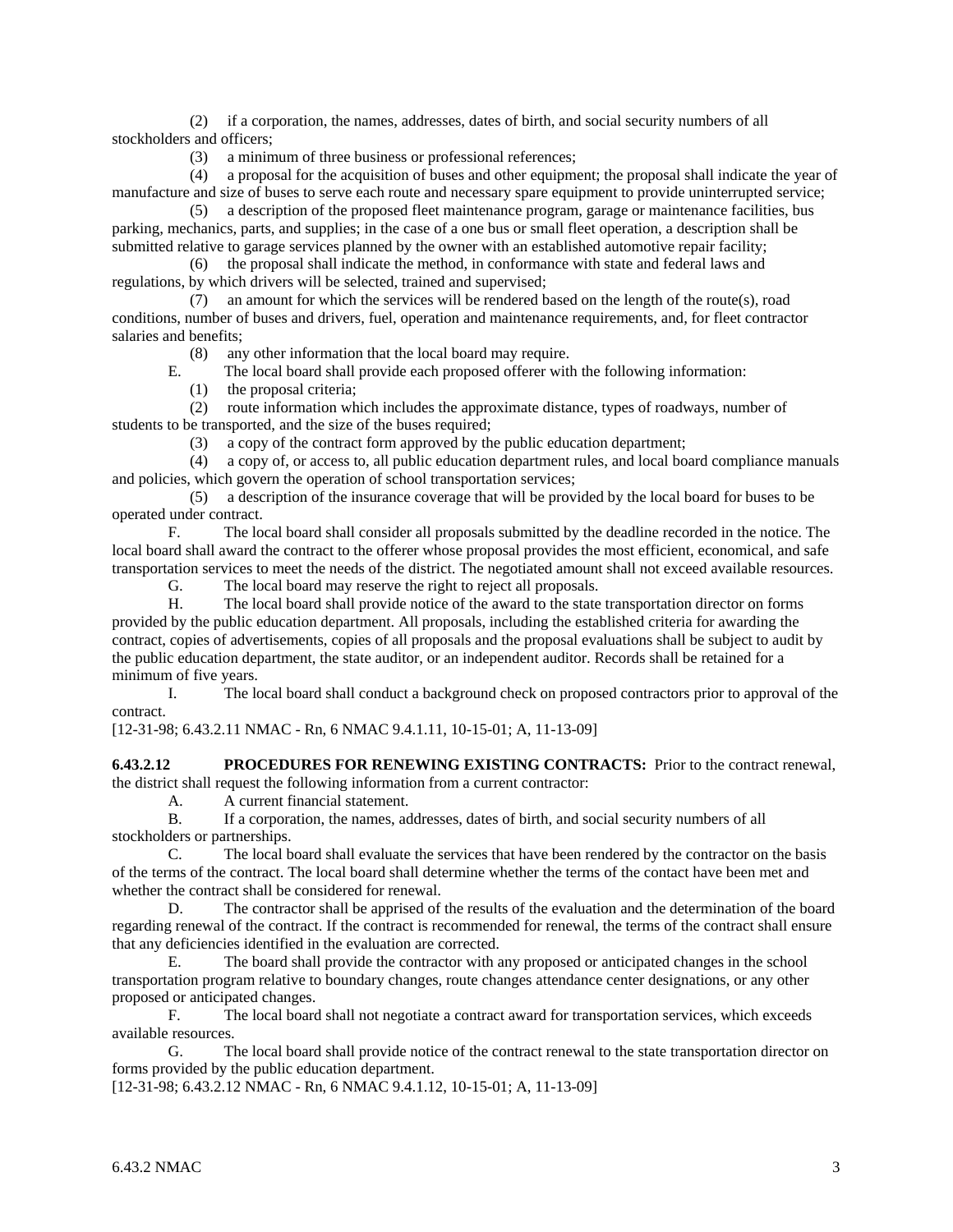**6.43.2.13 FLEET SERVICE CONTRACT (FORM):** THIS AGREEMENT is made and entered into as

this  $\frac{day \text{ of }_{\text{equation}} \text{ of }_{\text{equation}} \text{ or } 20 \text{ of }_{\text{equation}}$ , 20, by and between  $\frac{y}{x}$  (local board of education) hereinafter called "BOARD" and  $\frac{y}{x}$  (contractor) herein after referred to as education) hereinafter referred to as "CONTRACTOR." WITNESETH: WHEREAS, BOARD has engaged CONTRACTOR to provide the pupil transportation services described herein; and WHEREAS, CONTRACTOR desires to provide such transportation services; NOW, THEREFORE, in consideration of the covenants hereinafter contained, the parties agree as follows:

A. TERM: The term of this agreement shall commence and shall continue through\_\_\_\_\_\_, 20\_\_\_\_. This contract may be renewed annually thereafter on the same terms and conditions at the option of the BOARD.

# B. SCOPE OF SERVICES

 (1) CONTRACTOR shall, during the term of the agreement supply the buses listed on Appendix A incorporated herein by reference and shall maintain such number of school buses specified to provide transportation services to the BOARD consistent with the terms of this contract.

 (2) CONTRACTOR shall, provide for the efficient management of the transportation services as set forth herein. CONTRACTOR shall advise the BOARD of the name(s), address(s), and phone number(s) of individual(s) designated as responsible for the management of services.

 (3) CONTRACTOR shall provide for the to-and-from transportation of students in grades kindergarten through twelve who attend school within the school district, of three and four year old children who meet the public education department approved criteria and definition of developmentally disabled, and for the transportation of students to and from their regular attendance centers and vocational programs approved by the public education department.

 (4) Transportation services shall be provided for\_\_\_\_\_\_\_\_\_ school days in accordance with bus routes and schedules agreed to under the terms of this contract. For each day that a bus is not operated, the compensation paid the CONTRACTOR shall be decreased by  $1/$  th of the total compensation for services provided in Subsection C, Paragraph (1) of this contract.

 (5) CONTRACTOR shall comply with all federal and state laws, regulations, policies and directives of the BOARD.

C. COMPENSATION

 (1) The BOARD shall pay CONTRACTOR all sums due and calculated in accordance with the conditions of this contract. The BOARD agrees to pay the CONTRACTOR \$ for purchase allowance/rental fees, and \$\_\_\_\_\_\_\_\_\_\_for services herein for a total of \$\_\_\_\_\_\_\_\_\_to be paid in consecutive monthly installments as follows: \_\_\_\_\_\_\_\_\_\_\_equal installments of \$\_\_\_\_\_\_\_\_\_\_\_\_\_each, and a final installment of \$ commencing on the day of 3.20

 (2) The compensation payable pursuant to this contract is subject to adjustment by the BOARD for route changes, the addition of to-and-from buses approved by the public education department, or changes in the provision of services. Contract amendments required; as a result of such adjustments shall be approved by the BOARD.

This contract may be further adjusted or payments withheld where audits or investigations by the BOARD or public education department verify overpayments, underpayment, or expenditures in violation of state laws or rules or the terms of this contract.

 (4) The terms of this contract are contingent upon sufficient legislative appropriations for to-and-from transportation and authorization of the appropriation.

D. FUEL: CONTRACTOR shall furnish all fuel to be used in its performance of this agreement.

E. OPERATION AND MAINTENANCE

 (1) CONTRACTOR shall furnish buses of a type and with the equipment required by federal and state law and regulations, including applicable public education department rules.

 (2) CONTRACTOR shall provide for all operation and maintenance of buses utilized for service under the terms of this agreement.

 (3) CONTRACTOR shall ensure that buses operating under this contract meet established public education department safety inspection requirements.

 F. SALARIES: CONTRACTOR shall provide for salaries and benefits of all employees providing service under the terms of this agreement.

G. ROUTES AND SCHEDULES

 (1) CONTRACTOR shall operate the buses according to the routes approved by the BOARD. The BOARD on the basis of safety, efficiency and economy shall approve such routes.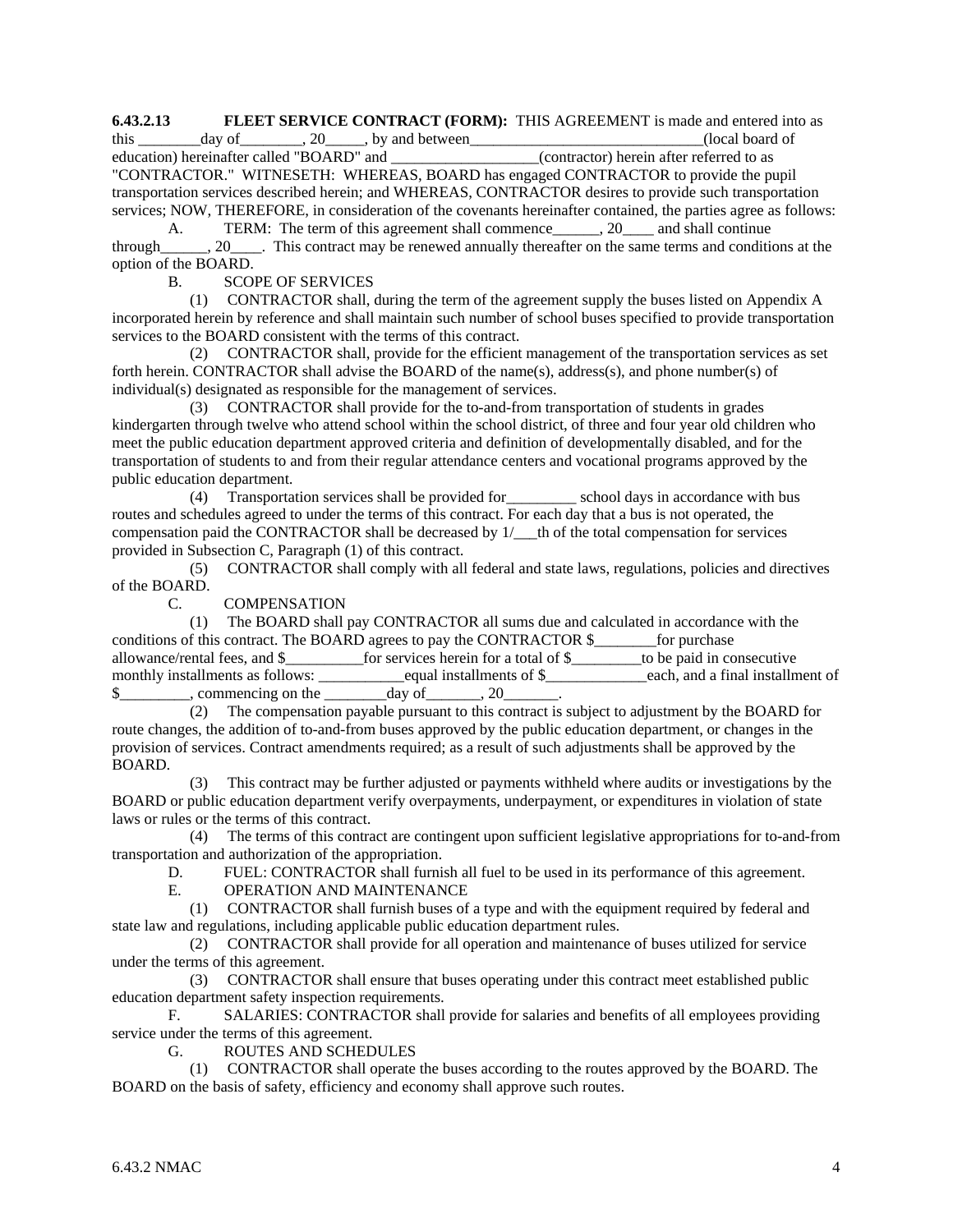(2) On the 40th day of the school year, CONTRACTOR shall furnish BOARD a complete route map and roster of eligible students who are transported. Additional reports shall be submitted as follows: \_\_\_\_\_\_\_\_\_\_\_\_\_\_\_\_\_\_\_\_\_\_\_\_\_\_\_\_\_\_\_\_\_\_\_\_\_\_\_\_\_\_\_\_\_\_\_\_\_\_\_\_\_\_\_\_\_\_\_\_\_\_\_\_\_\_\_\_\_\_\_\_\_\_\_\_\_\_\_\_\_\_\_\_\_\_\_\_\_\_\_\_\_

\_\_\_\_\_\_\_\_\_\_\_\_\_\_\_\_\_\_\_\_\_\_\_\_\_\_\_\_\_\_\_\_\_\_\_\_\_\_\_\_\_\_\_\_\_\_\_\_\_\_\_\_\_\_\_\_\_\_\_\_\_\_\_\_\_\_\_\_\_\_\_\_\_\_\_\_\_\_\_\_\_\_\_\_\_\_\_\_\_\_\_\_\_

 (3) The BOARD reserves the right to modify the routes consistent with the terms of this contract, should circumstances require such modifications. The superintendent or designee may modify stops and time schedules as required. The CONTRACTOR shall be notified in writing by the BOARD's superintendent or designee when changes are necessary, and CONTRACTOR shall adjust its operations to incorporate such changes.

H. RECORDS AND REPORTS

 (1) All records required by state law or rules shall be subject to inspections and audits by the public education department, the office of the state auditor, and any auditor designated to conduct such inspections or audits. The public education department and the state auditor shall have the right to audit both before and after payment, and payment under this contract shall not foreclose the right of the BOARD to recover excessive or illegal payments.

 (2) The CONTRACTOR shall complete appendix B, incorporated herein by reference, and shall submit annually a final expenditure report for fuel, operation and maintenance, and salary and benefits on forms provided by the public education department.

 (3) The CONTRACTOR shall make such reports as may be required by the BOARD or the public education department. Failure to make required reports on time and with accuracy shall be considered a breach of contract and shall be cause to adjust payments or withhold payments until reporting requirements are met.

 (4) The CONTRACTOR shall not refinance or use a school bus on which a school district has a lien as collateral for any other loan without prior written permission of the public education department.

 I. INDEMNIFICATION: CONTRACTOR shall hold BOARD, its officers and employees harmless and does hereby indemnify the BOARD, its officers and employees from and against every claim or demand which may be made by any person, firm or corporation, or other entity arising from or caused by any act, neglect, default or omission of CONTRACTOR in the performance of this agreement, except to the extent that such claim or demand arises from or is caused by the negligence or willful misconduct of BOARD, its agents or employees.

J. INSURANCE

 (1) The BOARD shall provide automobile liability coverage to the CONTRACTOR, which includes bodily injury, property damage, and physical damage for all buses under contract to the BOARD. The terms, conditions and limits of coverage shall be in accordance with that provided by the New Mexico public schools insurance authority or any other coverage provided by the local BOARD and allowed by statute.

 (2) The CONTRACTOR shall carry worker's compensation insurance as statutorily required by the state of New Mexico and shall provide evidence of insurance to the BOARD.

 K. INCLEMENT WEATHER AND SCHOOL CLOSINGS: In the event of inclement weather or impassability of roads or whenever school is canceled, delayed or is dismissed early, BOARD shall notify CONTRACTOR not later than \_\_\_\_\_\_\_\_\_\_hours before service.

 L. SAFETY: CONTRACTOR shall be responsible for meeting all safety requirements established by local, state, or federal laws or regulations. A record of training and other safety reporting requirements shall be provided to the BOARD upon request.

M. OPERATION/PERSONNEL/DRIVER QUALIFICATIONS

 (1) CONTRACTOR shall employ a sufficient number of drivers and support personnel to carry out the terms of this contract.

 (2) CONTRACTOR shall ensure that employees meet training requirements set forth by federal and state law, public education department rules and BOARD policies and shall assume the cost of training for drivers and bus assistants.

 (3) CONTRACTOR shall establish rules, which prohibit the driver from smoking on the bus or driving under the influence of drugs or alcohol while operating any bus.

 (4) CONTRACTOR shall comply with federal laws and regulations for drug and alcohol testing and shall provide to the BOARD verification of compliance.

 (5) CONTRACTOR shall be responsible for hiring and discharging personnel employed by CONTRACTOR to perform its obligations hereunder; provided, however, that the BOARD shall have the right to require CONTRACTOR to remove from service under this agreement any employee whose performance is, in good faith, deemed by the BOARD unsuitable to the provision of transportation services for BOARD; and provided further that BOARD shall provide the CONTRACTOR such notification in writing and provide justification for its determination.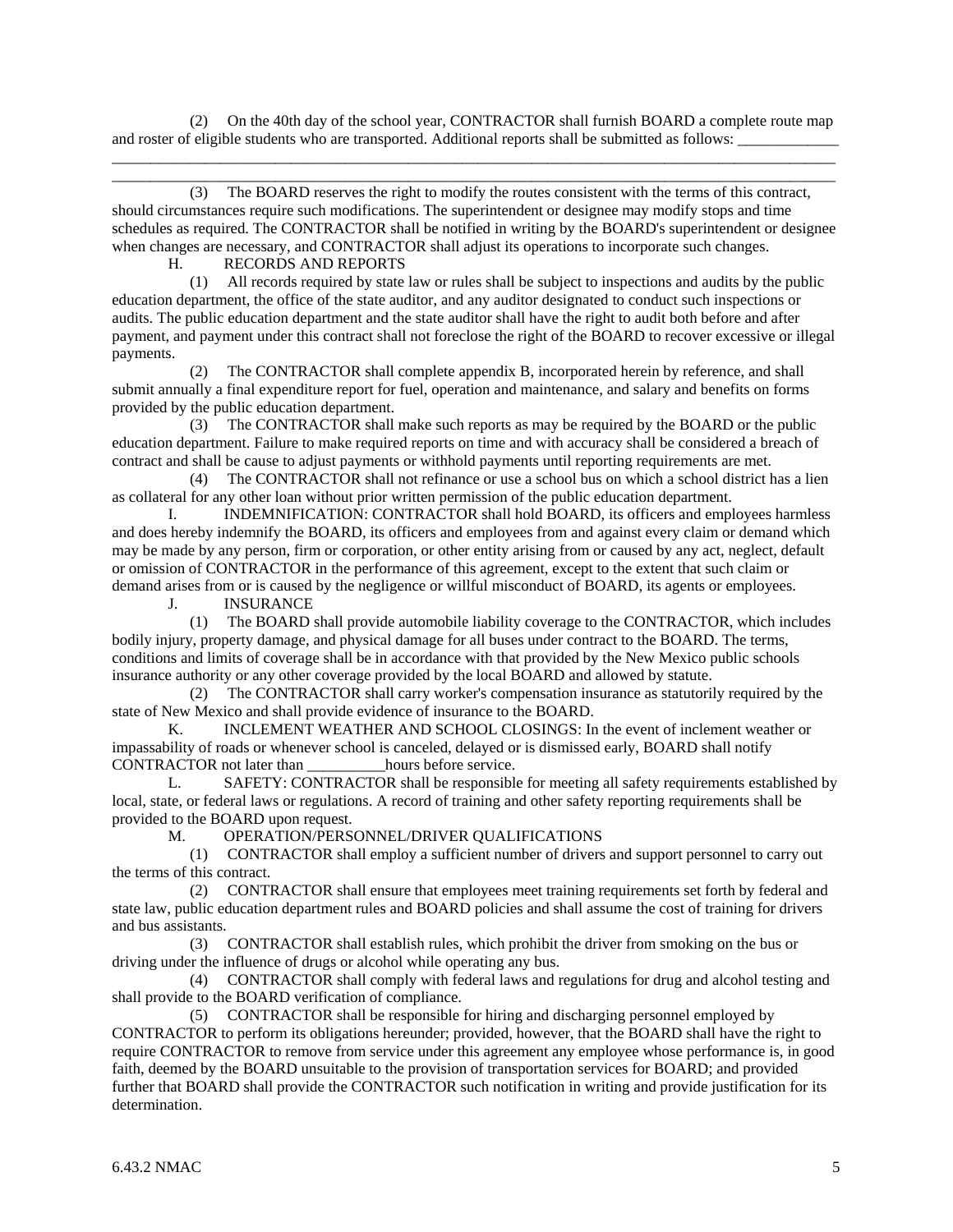(6) CONTRACTOR shall provide qualified drivers, trained and licensed in accordance with the laws of this state and the rules and regulations of BOARD.

 N. TERMINATION OF CONTRACT BY BOARD: Subject to procedures hereinafter set forth, the BOARD may terminate this contract before its expiration date for violation of law, terms of the contract, or rules and policies of the public education department or BOARD. The procedures for termination of this contract are as follows:

 (1) The BOARD shall serve notice upon the CONTRACTOR in person, or by registered or certified mail, specifying the charges against the CONTRACTOR under which the contract is sought to be terminated, with a copy of such notice provided to the state transportation director.

 (2) The notice shall also specify a time and place at which the BOARD will hold a hearing on the charges made against the CONTRACTOR which hearing shall not be more than ten (10) calendar days after service of the notice upon the CONTRACTOR.

 (3) The CONTRACTOR shall have the right to appear and be represented by legal counsel, to be heard, and to call witnesses in his/her own behalf.

 (4) The BOARD shall have the power to suspend the CONTRACTOR pending a hearing on the charges.

 (5) The decision of the BOARD shall be final and conclusive, subject only to the approval of the state transportation director.

 (6) In the event that this contract is terminated or not renewed, the secretary of public education shall calculate the remaining number of years that the bus could be used based on a twelve-year replacement cycle and calculate a value reflecting that use. The DISTRICT shall deduct an amount equal to that value from any remaining amount due on the contract. If no balance remains on the contract, the CONTRACTOR shall reimburse the DISTRICT an amount equal to the value calculated.

 (7) In the event that this contract is terminated, the buses owned by the CONTRACTOR and used pursuant to the terms of this contract as set forth in appendix A herein shall be appraised by three qualified appraisers appointed by the BOARD and approved by the state transportation director. The operator succeeding to the contract shall purchase, with the approval of the CONTRACTOR, all said buses at their appraised value.

 O. TERMINATION OF CONTRACT BY CONTRACTOR: Subject to procedures hereinafter set forth, the CONTRACTOR may cancel this contract before its expiration by the following procedures:

 (1) The CONTRACTOR shall serve a written notice upon the BOARD in person or by registered or certified mail, with a copy of such notice provided to the state transportation director, specifying the reason for cancellation.

 (2) The notice shall also specify the date at which such cancellation shall be effective, but not less than sixty (60) calendar days after the service of notice.

 (3) Cancellation of the contract shall be effective only after the BOARD grants written consent and notice provided to the state transportation director.

(4) This contract shall not be assigned to another individual or corporation.

 (5) In the event that this contract is terminated or not renewed, the secretary of public education shall calculate the remaining number of years that the bus could be used based on a twelve-year replacement cycle and calculate a value reflecting that use. The DISTRICT shall deduct an amount equal to that value from any remaining amount due on the contract. If no balance remains on the contract, the CONTRACTOR shall reimburse the DISTRICT an amount equal to the value calculated.

 (6) In the event that this contract is terminated or not renewed, the buses owned by the CONTRACTOR and used pursuant to the terms of this contract as set forth in appendix A herein shall be appraised by three qualified appraisers appointed by the BOARD and approved by the state transportation director. The operator succeeding to the contract shall purchase with the approval of the CONTRACTOR all said buses at their appraised value.

IN WITNESS WHEREOF we have set our hands and seals. \_\_\_\_\_\_\_\_\_\_\_\_\_\_\_\_\_\_\_\_\_\_\_\_\_\_\_\_\_\_\_\_\_\_\_\_\_\_\_

| $\overline{\text{M}}$<br>BOA<br>$\mathbf{D} \mathbf{V}$<br>$\Gamma \Delta T$ ION<br>H.L.<br>◝<br>ື |   |
|----------------------------------------------------------------------------------------------------|---|
|                                                                                                    | ж |
| . .<br>$\sim$<br>$\mathbf{r}$ $\mathbf{r}$                                                         |   |

|                 | Appendix A (Part I) |  |  |
|-----------------|---------------------|--|--|
| FI FFT CONTRACT |                     |  |  |

|      | .     |  |                         |                        |                          |  |
|------|-------|--|-------------------------|------------------------|--------------------------|--|
| Bus# | Owner |  | Year Model Seating Lift | Vehicle Identification | License Plate Rental Fee |  |
|      | Code  |  |                         |                        |                          |  |
|      |       |  |                         |                        |                          |  |
|      |       |  |                         |                        |                          |  |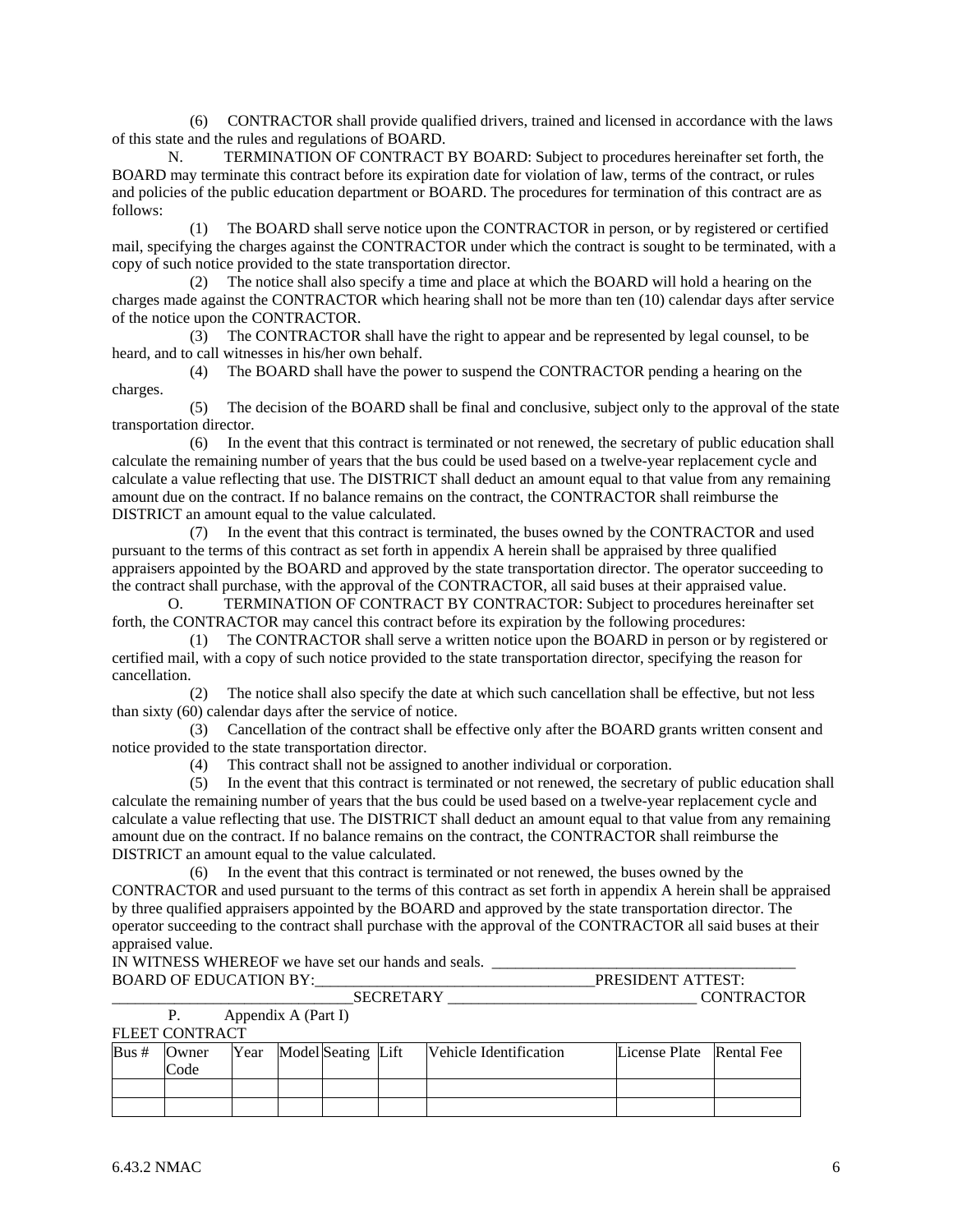Q. Appendix A (Part II)

| FLEET CONTRACT |         |                                                                                  |        |         |
|----------------|---------|----------------------------------------------------------------------------------|--------|---------|
| Bus#           | Route   | Route Description (area served)                                                  |        |         |
|                | Mileage |                                                                                  |        |         |
|                |         |                                                                                  |        |         |
|                |         |                                                                                  |        |         |
|                |         |                                                                                  |        |         |
|                |         |                                                                                  |        |         |
|                |         |                                                                                  |        |         |
|                |         |                                                                                  |        |         |
|                |         |                                                                                  |        |         |
|                |         |                                                                                  |        |         |
|                |         |                                                                                  |        |         |
|                |         |                                                                                  |        |         |
|                |         |                                                                                  |        |         |
| <sub>n</sub>   |         | $\lambda$ DDEMBIV D. ELEER COMED $\lambda$ CE D $\lambda$ VA (EMERGILE DILLE 20) | $\sim$ | 0011001 |

R. APPENDIX B: FLEET CONTRACT PAYMENT SCHEDULE, 20\_\_\_\_\_\_ 20\_\_\_\_\_\_\_SCHOOL YEAR This contract approved by the\_\_\_\_\_\_\_\_\_\_\_\_\_\_\_\_\_\_\_\_\_\_\_\_\_\_\_\_\_\_\_\_(BOARD) on  $\frac{1}{2}$   $\frac{1}{2}$   $\frac{1}{2}$  for  $\frac{1}{2}$  for  $\frac{1}{2}$  for  $\frac{1}{2}$  for  $\frac{1}{2}$  for  $\frac{1}{2}$  for  $\frac{1}{2}$  for  $\frac{1}{2}$  for  $\frac{1}{2}$  for  $\frac{1}{2}$  for  $\frac{1}{2}$  for  $\frac{1}{2}$  for  $\frac{1}{2}$  for  $\frac{1}{2}$  for  $\frac{1$ 

\_\_\_\_\_\_\_\_\_\_\_buses/routes set forth in appendix A to provide school transportation services includes the following amounts deemed necessary for CONTRACTOR to carry out the terms of the contract safely, efficiently, and economically:

- (1) BUS PURCHASE/RENTAL FEE: \$\_\_\_\_\_\_\_\_\_\_
- (2) TRANSPORTATION SERVICES: (estimated budget)
	- (a) fuel  $\$ 
		- (b) operation & maintenance and all other expenses \$\_\_\_\_\_\_\_\_\_\_\_
	- (c) salary and benefits \_\_\_\_\_\_\_\_\_\_\_
- (3) total transportation services \$\_\_\_\_\_\_\_\_\_\_\_
- (4) total estimated budget \$\_\_\_\_\_\_\_\_\_\_

[12-31-98; 6.43.2.13 NMAC - Rn, 6 NMAC 9.4.1.13 & A, 10-15-01; A, 11-13-09]

# **6.43.2.14 INDIVIDUAL OWNER OPERATOR EQUIPMENT CONTRACT (Form):** THIS

AGREEMENT is made and entered into as this \_\_\_\_\_\_day of \_\_\_\_\_\_\_\_. 20\_\_\_\_\_\_\_, by and between \_\_\_\_\_\_\_\_\_\_\_\_\_\_\_\_\_\_\_\_\_\_\_\_\_\_\_\_\_\_ (local board of education) hereinafter called "BOARD" and

\_\_\_\_\_\_\_\_\_\_\_\_\_\_\_\_\_\_\_\_\_(owner/operator) herein after referred to as "OWNER/OPERATOR." WHEREAS,

OWNER/OPERATOR desires to provide such transportation equipment, fuel, and operation and maintenance associated with the use of the equipment under the terms of this contract; NOW, THEREFORE, in consideration of the covenants hereinafter contained, the parties agree as follows:

A. TERM: The term of this agreement shall commence \_\_\_\_\_\_\_\_\_\_, 20\_\_\_\_\_\_\_\_ and shall continue through \_\_\_\_\_\_, 20\_\_\_\_\_\_; This contract may be renewed annually thereafter on the same terms and conditions at the option of the BOARD.

B. SCOPE OF SERVICES

 (1) OWNER/OPERATOR shall, during the term of the agreement supply and maintain the bus listed on Appendix A herein to provide transportation equipment to the BOARD consistent with the terms of this contract.

 (2) OWNER/OPERATOR shall, provide for the efficient maintenance and operation of the equipment as set forth herein.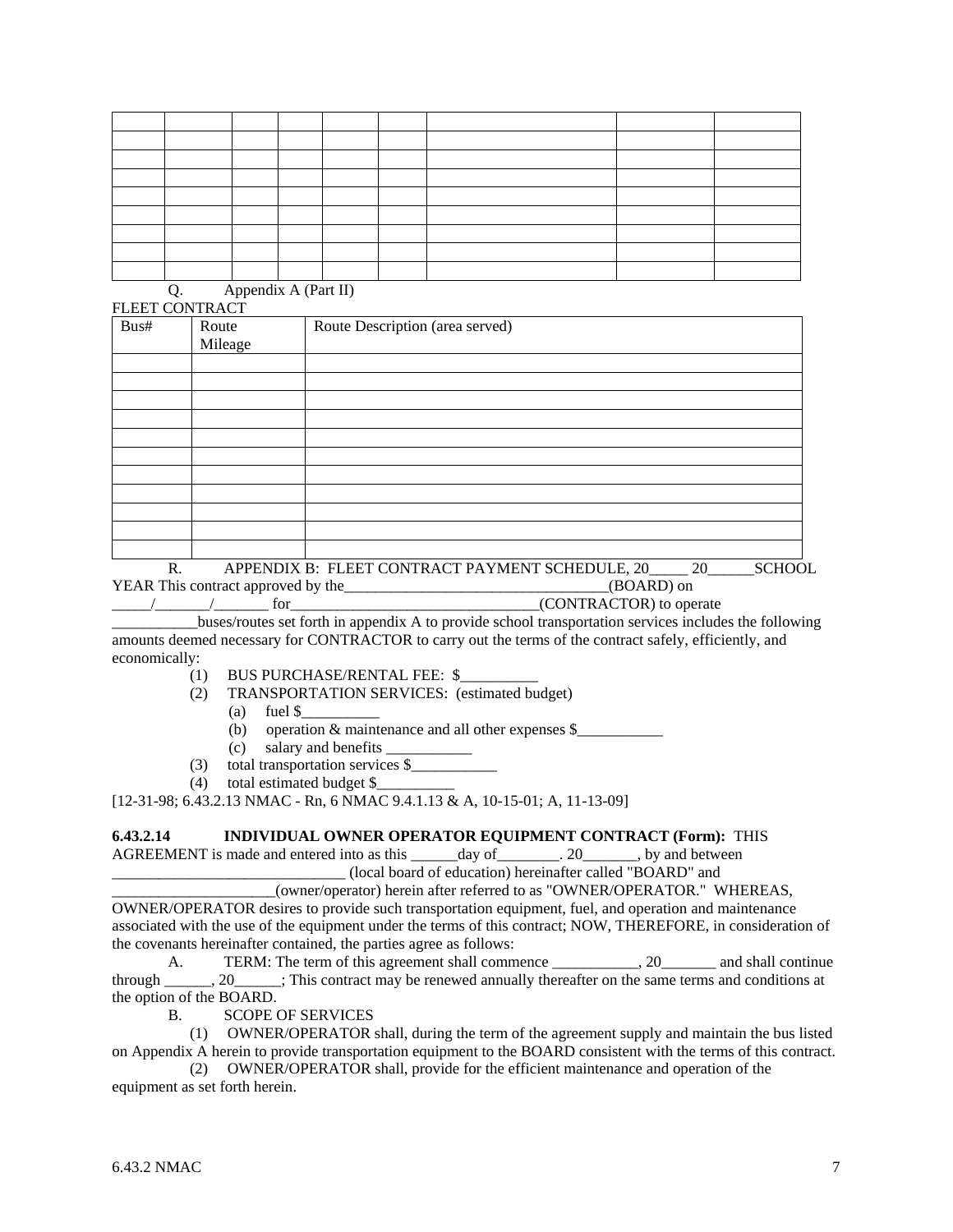(3) OWNER/OPERATOR shall provide for the to-and-from transportation of students in grades kindergarten through twelve who attend school within the school district, of three and four year old children who meet the public education department approved criteria and definition of developmentally disabled, and for the transportation of students to and from their regular attendance centers and vocational programs approved by the public education department.

 (4) Transportation services shall be provided for \_\_\_\_\_\_\_school days in accordance with bus routes and schedules agreed to under the terms of this contract. For each day that a bus is not operated, the compensation paid the OWNER/OPERATOR shall be decreased by  $1/$  th of the total compensation for services provided in Subsection C, Paragraph (1) of this contract.

 (5) OWNER/OPERATOR shall comply with all federal and state laws, rules, policies and directives of the BOARD.

C. COMPENSATION

 (1) The BOARD shall pay to OWNER/OPERATOR all sums due and calculated in accordance with the conditions of this contract. The BOARD agrees to pay the OWNER/OPERATOR \$\_\_\_\_\_\_\_\_\_\_\_\_\_\_for purchase allowance/rental fees, and \$\_\_\_\_\_\_\_\_\_\_\_\_\_\_\_\_\_\_\_for fuel, operation and maintenance for a total of \$ \_\_\_\_\_\_\_\_\_\_\_\_\_\_\_\_\_to be paid in consecutive monthly installments as follows: \_\_\_\_\_\_\_\_\_\_equal installments of \$ 20\_\_\_\_\_\_\_.

 (2) The operation and maintenance reimbursement payable pursuant to this contract is subject to adjustment by the BOARD for route changes, bus replacement approved by the public education department, or changes in the provision of services. Contract amendments required; as a result of such adjustments shall be approved by the BOARD.

 (3) This contract may be further adjusted or payments withheld where audits or investigations by the district, hereinafter referred to as "DISTRICT" or public education department verify overpayments, underpayment, or expenditures in violation of state laws or rules or the terms of this contract.

 (4) The terms of this contract are contingent upon sufficient legislative appropriations for to-and-from transportation and authorization of the appropriation.

 D. FUEL: OWNER/OPERATOR shall furnish all fuel to be used in its performance of this agreement.

E. OPERATION AND MAINTENANCE

 (1) The bus furnished and maintained by the OWNER/OPERATOR shall be of a type and with the equipment required by federal and state law and regulations, including applicable public education department rules. (2) OWNER/OPERATOR shall provide for all operation and maintenance of buses utilized for

service under the terms of this agreement.

 (3) OWNER/OPERATOR shall ensure that buses operating under this contract meet established public education department safety inspection requirements.

F. ROUTES AND SCHEDULES

 (1) OWNER/OPERATOR shall operate the bus according to the routes approved by the BOARD. The BOARD based on safety; efficiency and economy shall approve such routes.

 (2) On the 40th day of the school year, OWNER/OPERATOR shall furnish BOARD a complete route map and roster of eligible students who are transported. Additional reports shall be submitted as follows: \_\_\_\_\_\_\_\_\_\_\_\_\_\_\_\_\_\_\_\_\_\_\_\_\_\_\_\_\_\_\_\_\_\_\_\_\_\_\_\_\_\_\_\_\_\_\_\_\_\_\_\_\_\_\_\_\_\_\_\_\_\_\_\_\_\_\_\_\_\_\_\_\_\_\_\_\_\_\_\_\_\_\_\_\_\_\_\_\_\_\_\_\_

 (3) The BOARD reserves the right to modify the routes consistent with the terms of this contract, should circumstances require such modifications. The superintendent or designee may modify stops and time schedules as required. The OWNER/OPERATOR shall be notified in writing by the BOARD's superintendent or designee when changes are necessary, and OWNER/OPERATOR shall adjust its operations to incorporate such changes.

\_\_\_\_\_\_\_\_\_\_\_\_\_\_\_\_\_\_\_\_\_\_\_\_\_\_\_\_\_\_\_\_\_\_\_\_\_\_\_\_\_\_\_\_\_\_\_\_\_\_\_\_\_\_\_\_\_\_\_\_\_\_\_\_\_\_\_\_\_\_\_\_\_\_\_\_\_\_\_\_\_\_\_\_\_\_\_\_\_\_\_\_\_

# G. RECORDS AND REPORTS

 (1) All records required by state law or rules shall be subject to inspections and audits by the public education department, the office of the state auditor, and any auditor designated to conduct such inspections or audits. The public education department and the state auditor shall have the right to audit both before and after payment, and payment under this contract shall not foreclose the right of the BOARD to recover excessive or illegal payments.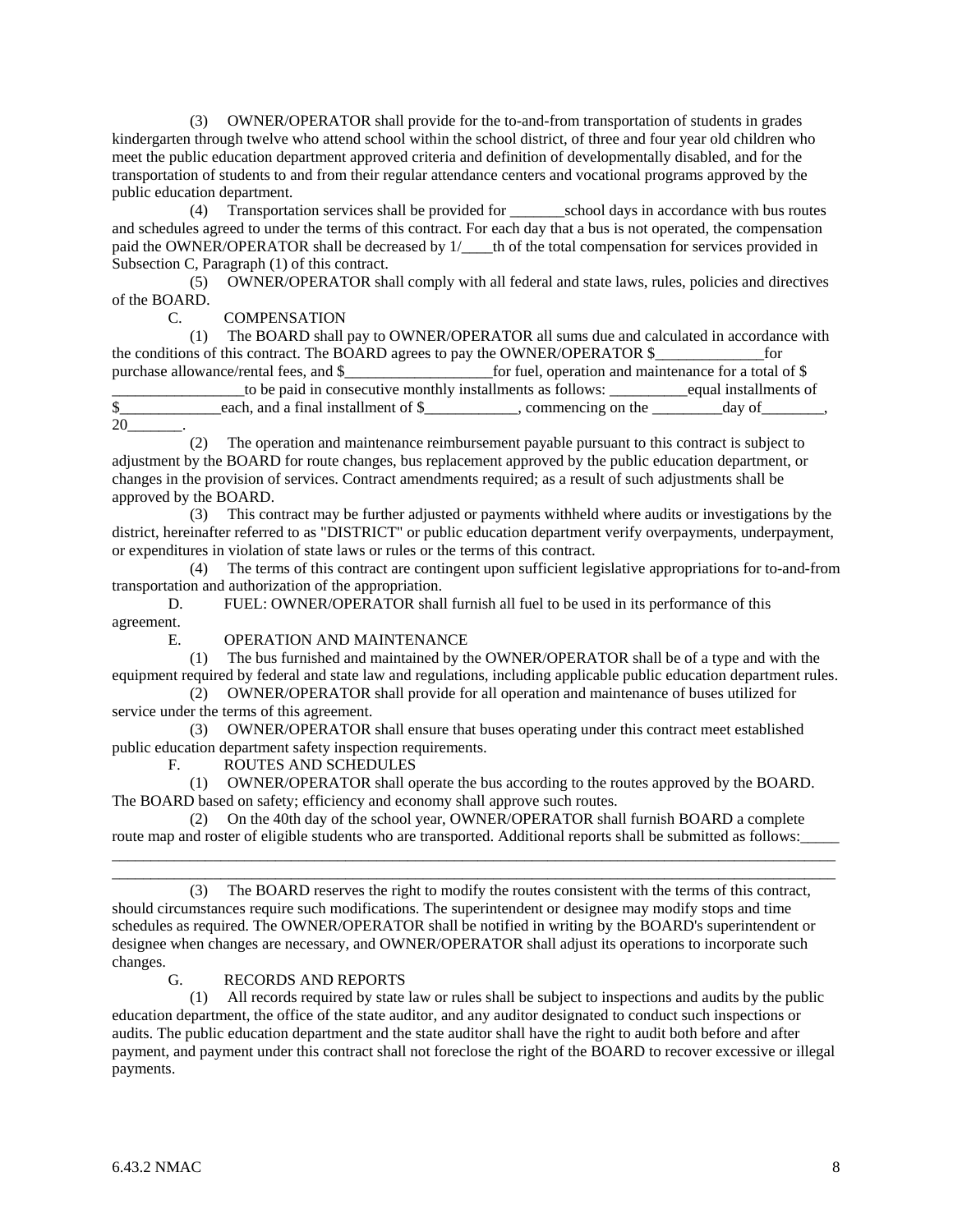(2) The OWNER/OPERATOR shall complete appendix B, incorporated herein by reference, and shall submit annually a final expenditure report for fuel, operation and maintenance costs on forms provided by the public education department.

 (3) The OWNER/OPERATOR shall make such reports as may be required by the BOARD or the public education department. Failure to make required reports on time and with accuracy shall be considered a breach of contract and shall be cause to adjust payments or withhold payments until reporting requirements are met.

 (4) The CONTRACTOR shall not refinance or use a school bus on which a school district has a lien as collateral for any other loan without prior written permission of the public education department.

 H. INSURANCE: The BOARD shall provide automobile liability coverage to the OWNER/OPERATOR, which includes bodily injury, property damage, and physical damage for the bus under contract to the BOARD. The terms, conditions and limits of coverage shall be in accordance with that provided by the New Mexico public schools insurance authority or any other coverage provided by the BOARD and allowed by statute.

 I. INCLEMENT WEATHER AND SCHOOL CLOSINGS: In the event of inclement weather or impassability of roads or whenever school is canceled, delayed or is dismissed early, BOARD shall notify OWNER/OPERATOR not later than hours before service.

 J. SAFETY: OWNER/OPERATOR shall be responsible for meeting all safety requirements established by local, state, or federal laws or regulations. A record of training and other safety reporting requirements shall be provided to the BOARD upon request.

 K. TERMINATION OF CONTRACT BY BOARD: Subject to procedures hereinafter set forth, the BOARD may terminate this contract before its expiration date for violation of law, terms of the contract, or rules and policies of the public education department or BOARD. The procedures for termination of this contract are as follows:

 (1) The BOARD shall serve notice upon the OWNER/OPERATOR in person, or by registered or certified mail, specifying the charges under which the contract is sought to be terminated, with a copy of such notice provided to the state transportation director.

 (2) The notice shall also specify a time and place at which the BOARD will hold a hearing on the charges made against the OWNER/OPERATOR which hearing shall not be more than ten (10) calendar days after service of the notice.

 (3) The OWNER/OPERATOR shall have the right to appear and be represented by legal counsel, to be heard, and to call witnesses in his/her own behalf.

 (4) The BOARD shall have the power to suspend the OWNER/OPERATOR pending a hearing on the charges.

 (5) The decision of the BOARD shall be final and conclusive, subject only to the approval of the state transportation director.

 (6) In the event that this contract is terminated, the secretary of public education shall calculate the remaining number of years that the bus could be used based on a twelve-year replacement cycle and calculate a value reflecting that use. The DISTRICT shall deduct an amount equal to that value from any remaining amount due on the contract. If no balance remains on the contract, the OWNER/OPERATOR shall reimburse the DISTRICT an amount equal to the value calculated.

 (7) In the event that this contract is terminated or not renewed, the buses owned by the OWNER/OPERATOR and used pursuant to this contract as set forth in appendix A herein shall be appraised by three qualified appraisers appointed by the BOARD and approved by the state transportation director. The operator succeeding to the contract shall purchase, with the approval of the OWNER/OPERATOR, all said bus at its appraised value.

 L. TERMINATION OF CONTRACT BY OWNER/OPERATOR: Subject to procedures hereinafter set forth, the OWNER/OPERATOR may cancel this contract before its expiration by the following procedures:

 (1) The OWNER/OPERATOR shall serve a written notice upon the BOARD in person or by registered or certified mail, with a copy of such notice provided to the state transportation director, specifying the reason for cancellation.

 (2) The notice shall also specify the date at which such cancellation shall be effective, but not less than sixty (60) calendar days after the service of notice.

 (3) Cancellation of the contract shall be effective only after the BOARD grants written consent and notice provided to the state transportation director.

(4) This contract shall not be assigned to another individual or corporation.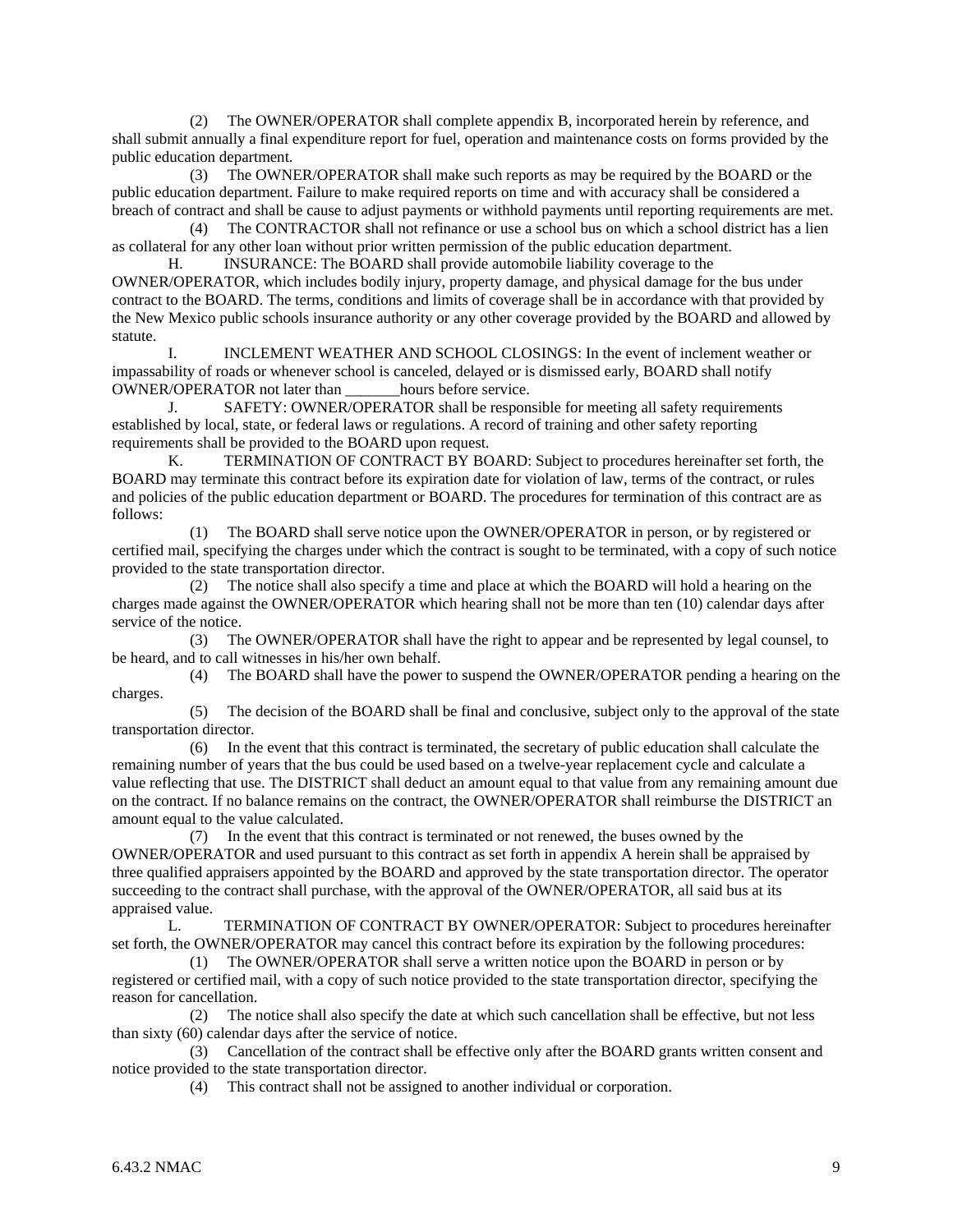(5) In the event that this contract is terminated or not renewed, the secretary of public education shall calculate the remaining number of years that the bus could be used based on a twelve-year replacement cycle and calculate a value reflecting that use. The DISTRICT shall deduct an amount equal to that value from any remaining amount due on the contract. If no balance remains on the contract, the OWNER/OPERATOR shall reimburse the DISTRICT an amount equal to the value calculated.

 (6) In the event that this contract is terminated or not renewed, the buses owned by the OWNER/OPERATOR and used pursuant to the terms of this contract as set forth in appendix A herein shall be appraised by three qualified appraisers appointed by the BOARD and approved by the state transportation director. The operator succeeding to the contract shall purchase with the approval of the OWNER/OPERATOR all said bus at its appraised value.

IN WITNESS WHEREOF we have set our hands and seals. \_\_\_\_\_\_\_\_\_\_\_\_\_\_\_\_\_\_\_\_\_\_\_\_\_\_\_\_\_\_\_\_\_\_\_\_\_\_\_\_\_\_\_\_ BOARD OF EDUCATION, BY:

SECRETARY, DECLARATION OWNER/OPERATOR hereby declares that he/she has no ownership interest of any type or degree in any fleet service contract with the BOARD, including without limitation, an interest in the nature of legal or rightful title, possessory interest, or a beneficial, equitable or pecuniary interest.

# \_\_\_\_\_\_\_\_\_\_\_\_\_\_\_\_\_\_\_\_\_\_\_\_\_\_\_\_\_\_\_\_\_OWNER/OPERATOR DATE\_\_\_\_\_\_\_\_\_\_\_\_\_\_\_\_\_\_\_\_\_\_\_\_

# M. Appendix A (Part I), INDIVIDUAL OWNER OPERATOR EQUIPMENT CONTRACT

| Bus $#$ | Owner<br>Code                                       |  | Year |  | Model Seating Lift |  | Vehicle Identification                                            | <b>License Plate</b> | <b>Rental Fee</b> |
|---------|-----------------------------------------------------|--|------|--|--------------------|--|-------------------------------------------------------------------|----------------------|-------------------|
|         |                                                     |  |      |  |                    |  |                                                                   |                      |                   |
|         |                                                     |  |      |  |                    |  |                                                                   |                      |                   |
|         | N.                                                  |  |      |  |                    |  | Appendix A (Part II) INDIVIDUAL OWNER OPERATOR EQUIPMENT CONTRACT |                      |                   |
| Bus#    | Route Description (area served)<br>Route<br>Mileage |  |      |  |                    |  |                                                                   |                      |                   |
|         |                                                     |  |      |  |                    |  |                                                                   |                      |                   |
|         |                                                     |  |      |  |                    |  |                                                                   |                      |                   |

O. APPENDIX B INDIVIDUAL OWNER OPERATOR EQUIPMENT CONTRACT 20 \_\_\_\_ 20\_\_\_\_\_\_\_\_\_\_ SCHOOL YEAR This contract approved by the \_\_\_\_\_\_\_\_\_\_\_\_\_\_\_\_\_\_\_\_\_\_\_\_\_ (BOARD) on / for for the contract of the contract of the contract of the contract of the contract of the contract of the contract of the contract of the contract of the contract of the contract of the contract of the contract of the

\_\_\_\_\_\_\_\_buses/routes set forth in appendix A to provide school transportation services includes the following amounts deemed necessary for OWNER/OPERATOR to carry out the terms of the contract safely, efficiently, and economically:

- (1) BUS PURCHASE/RENTAL FEE: \$\_\_\_\_\_\_\_\_\_\_
- (2) TRANSPORTATION SERVICES: (estimated budget)
	- (a) fuel  $\text{\$}$
	- (b) operation  $&$  maintenance and all other expenses  $\$$
- (3) total transportation services \$\_\_\_\_\_\_\_\_\_\_
- (4) total estimated budget \$\_\_\_\_\_\_\_\_\_\_

[12-31-98; 6.43.2.14 NMAC - Rn, 6 NMAC 9.4.1.14 & A, 10-15-01; A, 11-13-09]

# **6.43.2.15 PER CAPITA FEEDER REQUIREMENTS:**

 A. The local board may provide per capita or per mile reimbursement to a parent or guardian in cases where regular school bus transportation services are not available or impractical because of distance, road conditions or sparseness of population or in cases where the local board has authorized a parent to receive reimbursement for travel costs incurred by having a child attend a school outside the child's attendance zone.

 B. When per capita feeder services are utilized, the local board must approve an agreement with the parent or guardian, which defines the terms of the agreement for service, the contract amount, and the responsibilities of the parent.

 C. The parent or guardian must provide proof of insurance and shall maintain the insurance for the term of the agreement.